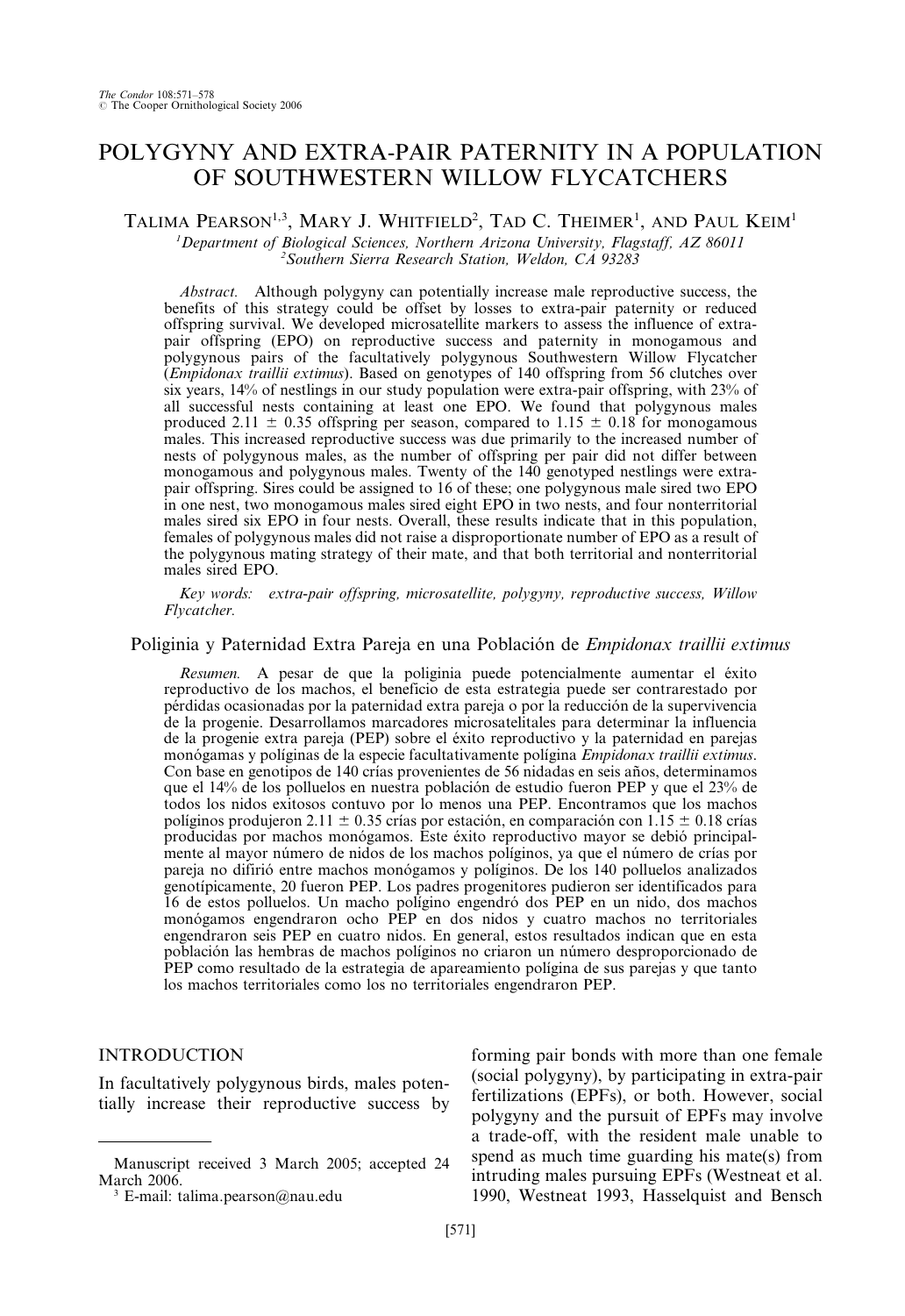1991). Alternatively, if EPFs are driven by female choice (Birkhead and Møller 1993, Gowaty 1994, Stutchbury and Neudorf 1997), females may perceive polygynous males as higher quality mates and therefore be less likely to solicit fertilizations from monogamous males. As a result, polygynous males would be expected to have fewer extra-pair offspring (EPO) in their nests (Westneat et al. 1990, Møller 1992, Hasselquist 1994, Hasselquist et al. 1995, Hasselquist and Sherman 2001). Several field studies have documented more EPO in the nests of socially polygynous males compared to monogamous males in the same population (Gibbs et al. 1990, Dunn and Robertson 1993, Freeland et al. 1995, Soukup and Thompson 1997, Pilastro et al. 2002, Hamao and Saito 2005), while others have found no difference in EPO among polygynous and monogamous males (Lifjield et al. 1991, Westneat 1993). In light of these contrasting findings, it is difficult to predict what the relative reproductive success for polygynous and monogamous strategies will be without assessing genetic parentage.

Willow Flycatchers (*Empidonax traillii*) are facultatively polygynous, with 10%–50% of male Willow Flycatchers in a population having more than one reproductive female nesting within their territory (Sedgwick 2000, Davidson and Allison 2003; MJW and K. Enos, Southern Sierra Research Station, unpubl. data; R. McKernan and G. Braden, San Bernadino County Museum, unpubl. data). Nest success of polygynous and monogamous males did not differ in two Arizona populations, therefore polygynous males apparently realized higher reproductive success by having a greater number of nests (Davidson and Allison 2003). Male Willow Flycatchers do not participate in nest building, do not incubate eggs or feed incubating females, and spend little time feeding nestlings (Ettinger and King 1980). As a result, they can potentially spend time in pursuit of other mating opportunities. Although extra-pair copulations have been observed in free-living populations (E. Paxton, USGS Colorado Plateau Research Station, Northern Arizona University, unpubl. data; MJW, unpubl. data), neither the prevalence of extra-pair offspring, nor the comparative susceptibility of polygynous and monogamous pairs to extra-pair fertilizations, have been determined.

To investigate the predominance of extrapair offspring in a population of the endangered Southwestern Willow Flycatcher (Empidonax traillii extimus), we developed eight microsatellite markers that allowed us to confirm parentage and detect EPO, thus providing a quantitative assessment of individual reproductive success. Specifically, we compared the reproductive success of monogamous and polygynous males to assess the influence of EPO on individual reproductive success.

## METHODS

## STUDY SPECIES

The Southwestern Willow Flycatcher population in the Kern River Valley in California was one of the largest known breeding populations of this subspecies in the mid- to late-1990s (Marshall 2000). From 1989 to 1998, this population consisted of approximately 27–39 breeding pairs, but has since declined to as few as 11 pairs (Whitfield et al. 1999, Kus and Whitfield 2005). Breeding behavior in the South Fork Kern River Valley population has been extensively monitored in the past twelve years (MJW and K. Enos, unpubl. data; MJW, unpubl. data), and over 80% of the population has been marked with both U.S. Fish and Wildlife Service aluminum bands and unique combinations of plastic color bands.

Willow Flycatcher females lay up to four eggs per nesting attempt, and may nest more than once per season. Mayfield nest success for this population of Willow Flycatchers has ranged from 16% to 61% (MJW and K. Enos, unpubl. data). Males of this population typically arrive on the breeding grounds between 10 May and 10 June and immediately begin to establish and defend a territory. Females arrive later (between 25 May and 20 June) and normally begin building nests within five days. It is not unusual for females to abandon their nests at any point during the typical seven days of construction. This, coupled with the likelihood of later abandonment due to egg and nestling predation or Brown-headed Cowbird parasitism, results in highly asynchronous female nesting and breeding cycles (MJW, unpubl. data). Males usually defend a territory that contains one or more females and are presumed to mate with all females in their territory and, occasionally, with females in other territories.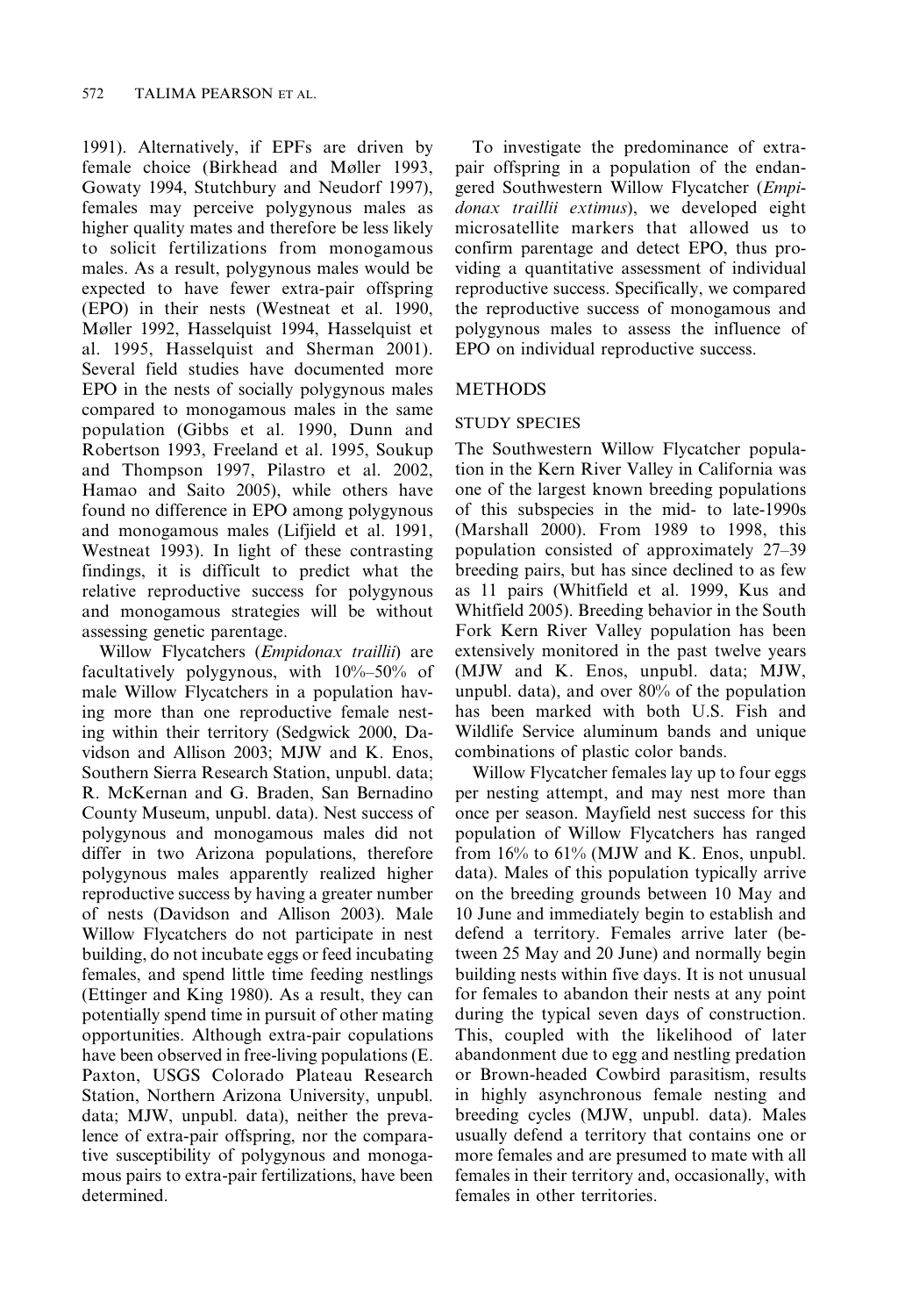#### FIELD PROCEDURES

We used playback recordings of a singing male to survey for Southwestern Willow Flycatchers breeding in the study area (Tibbetts et al. 1994). When a flycatcher was detected by sight or sound, we recorded its location, identity (if banded), and breeding condition. Sex of breeding birds was determined based on behavior, e.g., singing by males and nest-building by females (Sedgwick 2000; MJW, pers. obs.). To ensure that our resident population estimates were not inflated by migrating birds, we surveyed each area three times between late May and early July. In addition, we revisited the locations of all sightings at least three times over a two-week period to confirm that the birds were breeding in the area and not simply passing through. Territories were visited at least four times per week from mid-May to August for purposes of banding, resighting, nest searching, and nest monitoring. Between 1995 and 2002 we found 225 nests, four of which were found empty, indicating either that the young had fledged or the nest had been depredated before we discovered it. Renesting attempts by three of the four pairs were observed, thus we are confident that we detected all, or nearly all, of the breeding birds within our study area. We banded adults with a unique combination of aluminum U.S. Fish and Wildlife Service and plastic color leg bands and searched territories for nests. When a nest was located, we checked it daily during the egglaying stage and every two or three days during the incubation and nestling stages. For each breeding attempt we gathered data on the number of eggs laid, number of eggs hatched, number of fledglings, parasitism status, and causes of nest failure (if any).

Blood samples were obtained from most adults and nestlings from 1997 through 2002 by clipping a toenail above the quick (Busch et al. 2000). At the study site, samples were stored on ice in lysis buffer for up to 6 hours (10 mM Tris [Tris(Hydroxymethyl) Aminomethane], 1 mM EDTA [ethylenediaminetetraacetic acid], 1% SDS [sodium dodecyl sulfate], 100 mM NaCl, pH 8), then frozen at  $0^{\circ}$ C before being shipped to Northern Arizona University, where they were stored at  $-80^{\circ}$ C in the lab for later DNA extraction and analysis.

DNA was extracted from blood samples using the procedure described by Müllenbach

et al. (1989). DNA was resuspended in 50  $\mu$ l of TE buffer [10 mM Tris, 1 mM EDTA]. Serial dilutions of each sample were made in water for final DNA concentrations of 10, 1, and 0.1 ng/ ul. Samples were stored at  $-20^{\circ}$ C.

Microsatellite markers were identified using an enrichment protocol (Li et al. 1997). Microsatellite repeats in the genome were enriched by selective hybridization to biotinylated oligonucleotide probes consisting of  $(ACG)_{5}$ ,  $(AAAG)_{6}$ ,  $(CTT)_{5}$ , and  $(GATA)_{6}$  repeat motifs. Genomic microsatellites were recovered by linking the biotinylated probe to the streptavidin-coated surface of magnetic beads (Dynabead<sup>®</sup> M280 by Dynal, Carlsbad, California). A magnet was used to separate the hybridized microsatellites from unwanted genomic DNA. The magnetic beads were then removed. The microsatellites were inserted into pGEM plasmid vectors (Promega, Madison, Wisconsin), transformed into E. coli to create clone libraries, screened for size differences using PCR, then sequenced to characterize flanking sequences and to create microsatellite probes. Of the 82 clones that were sequenced, primers were designed for 29 that contained both microsatellite repeats and suitable flanking sequences for primer designation. Ten of the resulting primer pairs yielded polymorphic amplicons across individuals (Table 1). Approximate allelic size ranges were determined and the forward primers were each labeled with one of three different bioluminescent dyes such that all PCRs for each individual could be pooled and run on one lane of an acrylamide gel using an ABI 377 (Applied Biosystems, Foster City, California) or capillary-based automated sequencer. Fragment sizes were determined using GeneScan software (Applied Biosystems) and allele bin sizes were designated according to the size of the repeat motif using Genotyper Software (Applied Biosystems). Two of the ten markers did not amplify consistently during PCR and thus were not used for analysis.

PCR was performed in  $10 \mu l$  reactions with final concentrations of  $1 \times PCR$  Buffer (Gibco) BRL, Invitrogen, Carlsbad, California), 3 mM MgCl2, 0.2 mM dNTPs (deoxynucleotide triphosphates), 10 pM primers, 0.5 U Taq (Thermus aquaticus) DNA polymerase, and 0.2 ng template DNA. The complete thermal profile (94 $\degree$ C for 20 sec; 15 sec annealing at 65 $\degree$ C; and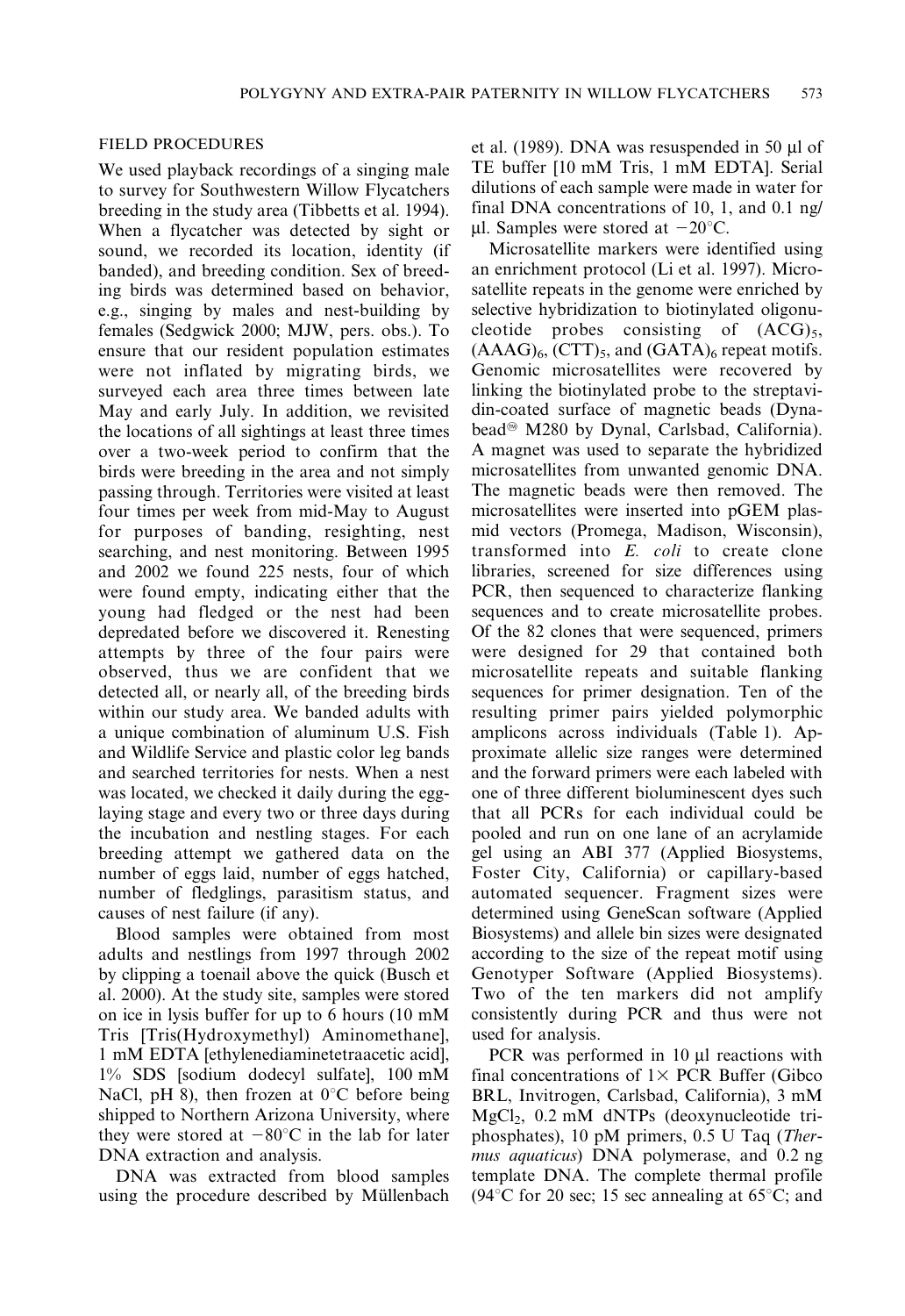TABLE 1. PCR primer loci, sequences, repeat sequences, size of cloned sequence, observed (H[O]) and expected (H[E]) heterozygosity levels, and number of<br>alleles found in Willow Flycatchers (WIFL). TABLE 1. PCR primer loci, sequences, repeat sequences, size of cloned sequence, observed (H[O]) and expected (H[E]) heterozygosity levels, and number of alleles found in Willow Flycatchers (WIFL).

| WIFL                                               |                               |                                                                                      |                                                                        |                                                             |                                                                                  |                                                                    |                                                  |                                                        |                                                                                      |                                                                                                                     |
|----------------------------------------------------|-------------------------------|--------------------------------------------------------------------------------------|------------------------------------------------------------------------|-------------------------------------------------------------|----------------------------------------------------------------------------------|--------------------------------------------------------------------|--------------------------------------------------|--------------------------------------------------------|--------------------------------------------------------------------------------------|---------------------------------------------------------------------------------------------------------------------|
| H(E)                                               | 0.845                         | 0.814                                                                                | 0.876                                                                  | 0.826                                                       | 0.840                                                                            | 0.260                                                              | 0.472                                            | 0.444                                                  |                                                                                      |                                                                                                                     |
| H(O)                                               | 0.854                         | 0.772                                                                                | 0.714                                                                  | 0.773                                                       | 0.843                                                                            | 0.251                                                              | 0.525                                            | 0.461                                                  |                                                                                      |                                                                                                                     |
| Size (bp)                                          | 253                           | 202                                                                                  | 424                                                                    | 434                                                         | 353                                                                              | 160                                                                | 175                                              | 128                                                    | 319                                                                                  | 385                                                                                                                 |
| Repeat sequences                                   | $(GATA)_{10}(TG)_{3}(TA)_{2}$ | $(GATA)$ <sub>7</sub> GACA(GATA) <sub>2</sub>                                        | $(GATA)_{12}$                                                          | $(CTAT)_{16}CATCAT (CTAT)_{2}$                              | $\overline{\text{CTAT}}$ at) $_4 \text{CTAC}$ $\overline{\text{CTAT}}$ ) $_{12}$ | $(GCT)_{16}$                                                       | $(AGC)_6$                                        | $(GCT)_4 GGT(GCT)_3 CCT(GCCT)_3$                       | $(CTAT)_{18}$                                                                        | $\left( {\rm CTAT}\right)_{21}$                                                                                     |
| orward; R: reverse<br>Primer sequences<br>۲<br>بنا | F:aatgagagtgataattatctgtgag   | cccactacttgacattttccttc<br>gacaagcaaatggaaacat<br>R:aagcctaagattt<br>aggcttattttcaa: | ggtcttcaattattcacctatctt<br>tcaga<br>itgcccaaaattcc<br>R:gaaggattccttt | gattgttattact<br>tagtc<br>R:atcaaagcagca<br>F:ctccctcgagctg | gcaaaacaacctcttctta<br>ttattct<br>R:ctaaaattccctc<br>eaggcaggtctct:              | ttccctggatttgagtgtg<br>caaaccct<br>cgcataaacaac<br>R:tocgagcaagttt | R:gctcagctccgaatttctca<br>F:cattacaagtgccatgtgct | gcaccagagc<br>R:ctgcttgccttctctacgtg<br>F:tggcgatgggaa | F:atttgtaagtgccagagaattaccagaatattactatgctc<br>aagootaaaacacagagt<br>R:gtccgtgagcaga | Figactgaagttgccaaggcaaatgagtatatctc<br>aaacagagatttttaaccatc<br>K:gtacccgggaagcttggctttgaataatt<br>R:acttttgcctgga: |
| dve label <sup>a</sup><br>Locus                    | GATA2                         |                                                                                      | (FAM)<br>GATAS<br>GHEX)<br>GATAG<br>GATA7<br>GATA7                     |                                                             |                                                                                  |                                                                    |                                                  | (HEX)<br>GATAS<br>CEAM<br>ACGA (CEA)<br>CEATA<br>CATA  |                                                                                      | (FAM)<br>GATA3<br>NED)                                                                                              |

<sup>a</sup> Applied Biosystems (Foster City, California) 5' fluorescent phosphoramidite dyes: 6-Fam, Hex, and Ned. <sup>a</sup> Applied Biosystems (Foster City, California) 5' fluorescent phosphoramidite dyes: 6-Fam, Hex, and Ned.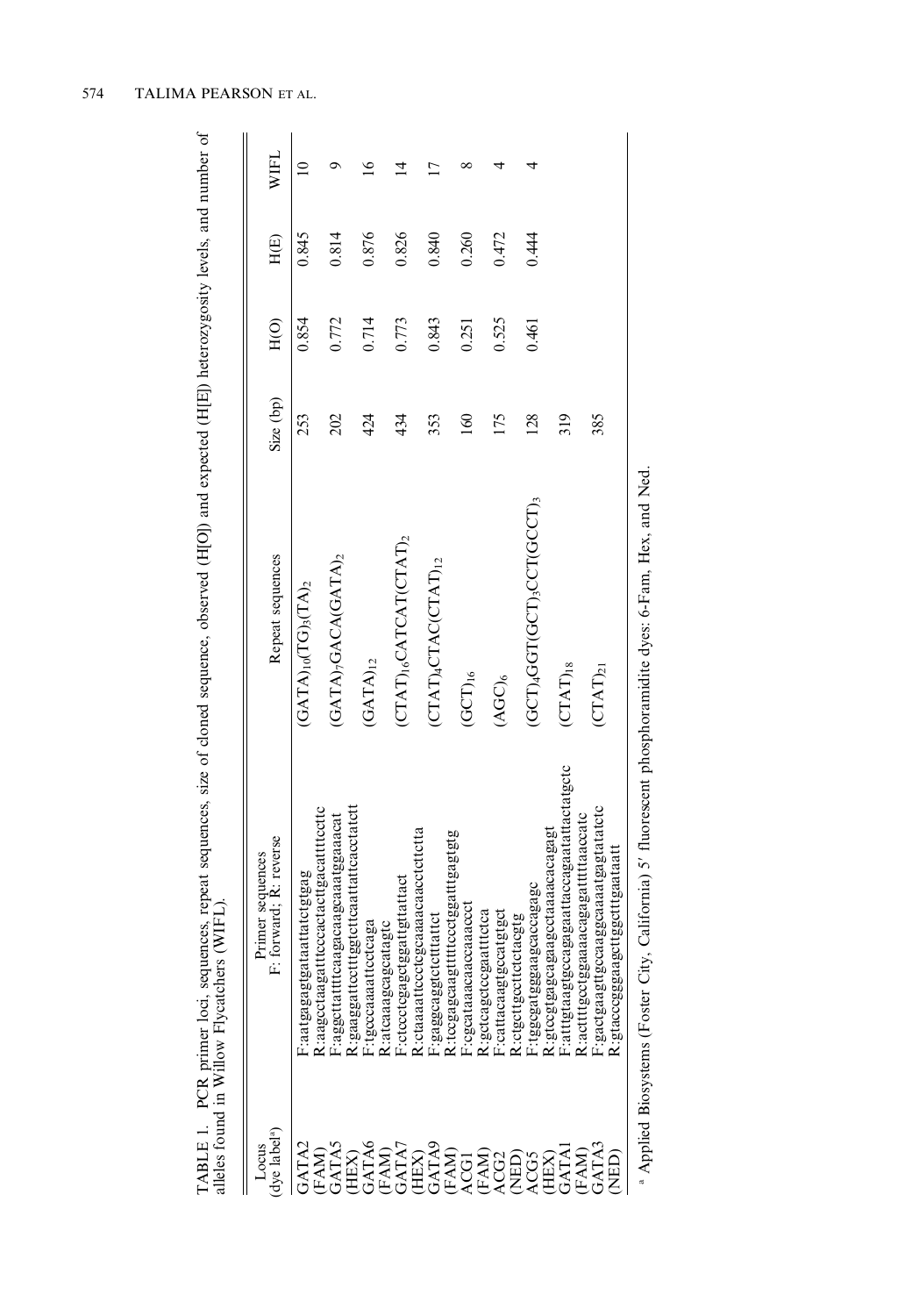| Year | Females | Males | Proportion<br>polygynous<br>males | Number of<br>offspring | No. EPO/No.<br>genotyped | No. nests with<br>EPO/total |
|------|---------|-------|-----------------------------------|------------------------|--------------------------|-----------------------------|
| 1995 | 23      | 33    | 0.03                              | 37                     |                          |                             |
| 1996 | 28      | 29    | 0.17                              | 53                     |                          |                             |
| 1997 | 38      | 37    | 0.32                              | 42                     | 3/30                     | 3/12                        |
| 1998 | 25      | 30    | 0.13                              | 52                     | 11/50                    | 4/19                        |
| 1999 | 23      | 25    | 0.20                              | 27                     | 4/22                     | 3/8                         |
| 2000 | 12      | 25    | 0.08                              | 14                     | 2/13                     | 2/5                         |
| 2001 |         | 21    | 0.05                              | 14                     | 0/12                     | 0/6                         |
| 2002 | 13      | 18    | 0.11                              | 19                     | 0/14                     | 0/6                         |

TABLE 2. Number of females and males, proportion of polygynous males, number of all offspring, number of extra-pair offspring (EPO) detected out of total offspring genotyped, and the number of nests with at least one EPO out of the total number in which full clutches were genotyped for the population of Southwestern Willow Flycatchers in the Kern River Valley, California from 1995 to 2002.

 $72^{\circ}$ C for 15 sec), preceded by a 2-min incubation time at  $94^{\circ}$ C, was repeated 35 times.

#### DETERMINATION OF PARENTAGE

Parentage was determined using either behavioral observations or genotypic analysis. By behavior, maternity was assigned to the individual that constructed the nest, incubated the eggs, and cared extensively for the young. The male that defended the territory in which the nest was located was considered to be the father. Therefore, based on behavioral data, all nestlings in a nest were assigned to the same male and female. Genetic parentage was determined by comparing nestling genotypes to the territorial male and female genotypes at eight loci. Territorial males were excluded as sires if their genotype did not match that of a nestling at more than one locus. In cases with single locus mismatches, the territorial male was excluded only if the genotype of another male provided a perfect match. If a resident male was unknown or excluded, paternity was only assigned if a perfect genotypic match was made between the offspring and an after-hatch-year male. Extra-pair males with perfect genotypic matches could be detected for 80% of extra-pair offspring. Total exclusionary powers of 0.980 (first parent) and 0.998 (second parent) were calculated using CERVUS 2.0 (Marshall et al. 1998).

#### STATISTICAL ANALYSES

To compare reproductive success between monogamous and polygynous males using behavioral data, the mean number of fledglings produced per season between 1995 and 2002

was calculated. Genetic comparisons of reproductive success were based on the subset of nestlings from which blood samples were taken and included extra-pair offspring lost through extra-pair fertilizations as well as EPO gained through extra-pair copulations. Comparisons are reported as mean  $\pm$  SE. Two-tailed Mann-Whitney U-tests were used to compare reproductive success between treatments. Because one extra-pair fertilization can result in more than one EPO in a nest, we also compared polygynous and monogamous males in terms of the number of nests that contained at least one EPO using Fisher's exact test.

#### RESULTS

#### MATING STRATEGIES

Between 1995 and 2002, the proportion of behaviorally polygynous males ranged from 0.03 to 0.32 (mean =  $0.14 \pm 0.03$ ; Table 2). The proportion of females that paired with polygynous males ranged from 0.09 to 0.71 (mean =  $0.36 \pm 0.07$ ). From 1997 through 2002, between 69% and 96% of young produced in this population were genotyped and examined for extra-pair paternity. During this time, the total number of extra-pair offspring we detected each year varied from 0 to 11  $(0\%-21\%)$ of individuals genotyped), while the proportion of nests with at least one EPO ranged from 0%– 40% (Table 2).

#### EFFECTS OF MATING STRATEGIES ON REPRODUCTIVE SUCCESS

Reproductive success for males that were behaviorally polygynous versus those that were behaviorally monogamous was calculated in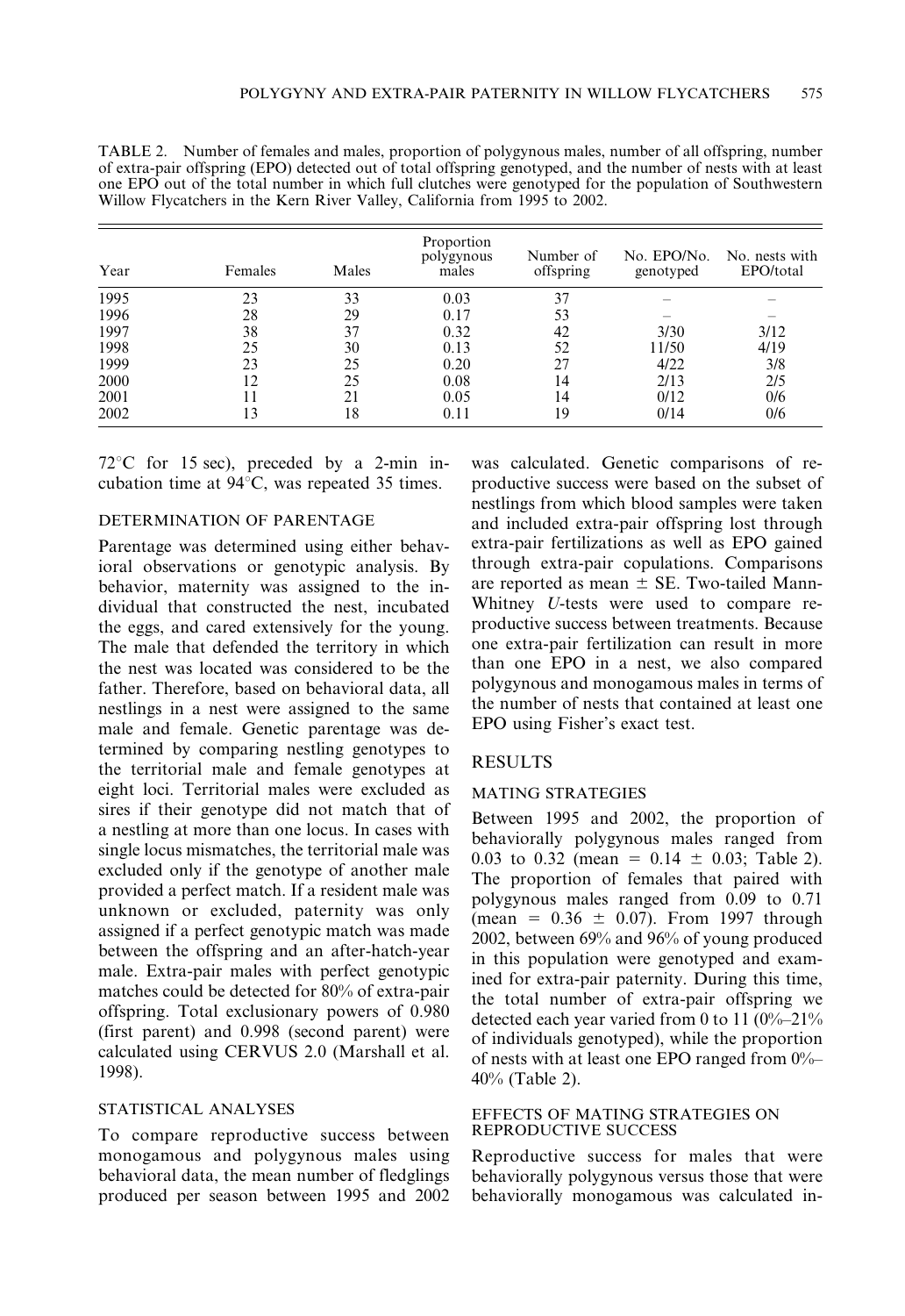dependent of genetic parentage based on 258 offspring from 143 nests monitored between 1995 and 2002. Based on these data, polygynous males fledged more offspring (mean  $=$  $3.81 \pm 0.51$ ) than monogamous males (mean = 1.74  $\pm$  0.18;  $U = 1819$ ,  $n_1 = 78$ ,  $n_2 = 32$ ,  $P \le$ 0.001), but approximately the same number of offspring per pair (polygynous pairs: mean  $=$  $1.87 \pm 0.19$ ; monogamous pairs: mean = 1.74  $\pm$  0.18;  $U = 2689$ ,  $n_1 = 78$ ,  $n_2 = 65$ ,  $P = 0.53$ ).

Genetic data were obtained from both parents and full clutches of 56 nests from 1997 to 2002 (Table 2). These data showed that even when losses to extra-pair offspring were included, polygynous males again fledged more genetic offspring (mean =  $2.11 \pm 0.35$ ) than monogamous males (mean =  $1.15 \pm 0.18$ ;  $U =$ 1111,  $n_1 = 61$ ,  $n_2 = 28$ ,  $P = 0.02$ ), but approximately the same number of genetic offspring per pair (polygynous pairs: mean  $=$  $1.23 \pm 0.19$ ; monogamous pairs: mean = 1.15  $\pm$  0.18;  $U = 1531$ ,  $n_1 = 61$ ,  $n_2 = 48$ ,  $P = 0.68$ ). Including those EPO that were known to have been sired by either monogamous or polygynous males in estimates of realized reproductive success did not alter the finding that polygynous males sired more young. When additions due to EPO were included, polygynous males sired more offspring (mean =  $2.18 \pm 0.37$ ) than monogamous males (mean =  $1.30 \pm 0.22$ ; U = 1090,  $n_1 = 61$ ,  $n_2 = 28$ ,  $P = 0.04$ ), but approximately the same number of offspring per pair (polygynous pairs: mean =  $1.23 \pm$ 0.26; monogamous pairs: mean =  $1.30 \pm 0.16$ ;  $U = 1502$ ,  $n_1 = 61$ ,  $n_2 = 48$ ,  $P = 0.82$ ).

Sires could be assigned to 16 of the 20 extrapair offspring we detected; one polygynous male sired two EPO in one nest in a territory approximately 75 m away, two monogamous males sired eight EPO in two nests ( $\sim$ 75 m and  $\sim$ 15 m away), one unpaired territorial male sired one EPO in a nest approximately 3.8 km from his territory, and four males that were never documented exhibiting territorial behavior (presumably nonterritorial floaters) sired five EPO in four nests. In all nests with EPO, only one male other than the resident male contributed offspring. There was no significant difference in the number of nests that contained EPO sired by monogamous (5 of 30) or polygynous males (7 of 27; Fisher's exact test,  $P = 0.54$ ). Nonterritorial males were harder to detect and sample than territorial males; as a result, they likely sired the remaining four EPO with unidentified paternity. Nests containing the EPO with unidentified sires were located in areas where all nearby territorial males were sampled. Thus, the sires of these EPO were either distant territorial males or nonterritorial (floater) males that were never captured and sampled.

## DISCUSSION

We found no evidence that polygynous males had higher or lower numbers of extra-pair offspring in their nests than monogamous males. Previous studies that have found that polygynous males raised higher numbers of EPO (Bollinger and Gavin 1991, Dunn and Robertson 1993, Freeland et al. 1995, Soukup and Thompson 1997, Pilastro et al. 2002, Hamao and Saito 2005) have often argued that this may be due to difficulty in guarding multiple mates simultaneously (the ''trade-off'' hypothesis; Westneat et al. 1990, Birkhead and Møller 1992, Soukup and Thompson 1997). Our results suggest that since Willow Flycatcher males are relatively free from the demands of nest building, incubation, and nestling care, the ability to guard against EPO is no different for monogamous or polygynous males. Polygynous males may avoid EPO if their mates are reproductively receptive asynchronously, so that they are able to guard each mate sequentially (Hamao and Saito 2005). Unfortunately, we were unable to effectively test this hypothesis in our system, in part due to the large number of nests that were unsuccessful, with eggs or nestlings disappearing before we could collect DNA. Although we could potentially estimate overlap in female receptivity for these nests, our inability to determine whether they contained EPO left us with little discriminatory power.

The alternative hypothesis, that polygynous males should raise fewer EPO due to female preference for high-quality polygynous males (the ''female choice'' hypothesis; Westneat et al. 1990, Kempenaers 1994), was also not supported. Females behaviorally mated with polygynous males were just as likely to have EPO as those behaviorally mated with monogamous males. In all of the clutches that contained EPO in our study, only one extra-pair male fathered young in any given nest. This could have resulted if EPO in each nest were the result of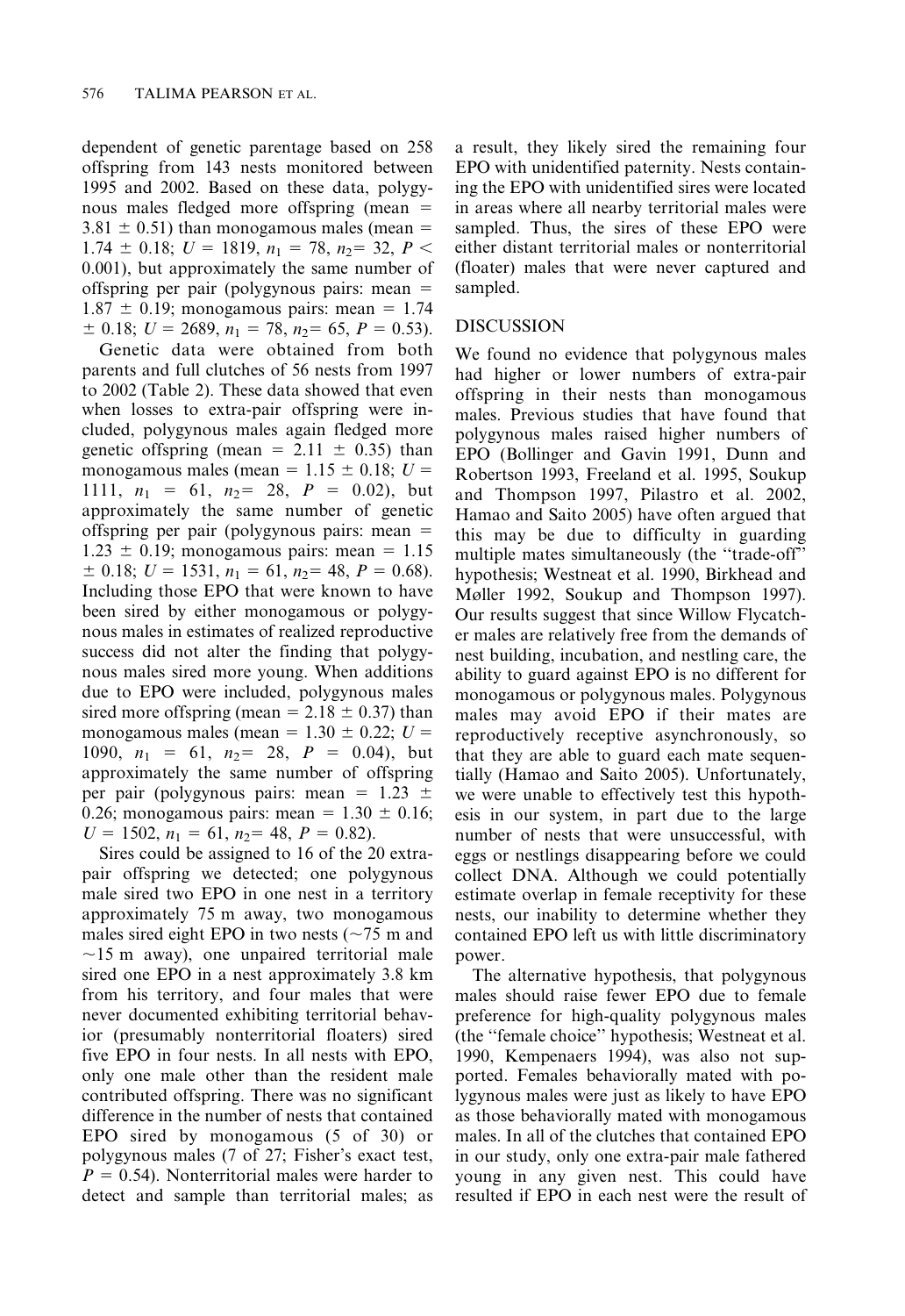a single extra-pair fertilization, with variable numbers of young resulting from that single insemination, or if EPO were the result of multiple extra-pair fertilizations with the same male. In either case, there was no evidence that females were attempting to maximize genetic input to broods by seeking copulations from multiple extra-pair males.

Our analysis indicates that polygynous, monogamous, unmated, and nonterritorial males all participated in extra-pair interactions in this population. Regardless of mating strategy, most territorial birds sired EPO in nests relatively close to their own territory  $\approx$  75 m away), as has been shown for several other species (Westneat 1993, Hasselquist at al. 1995, Thusius et al. 2001, Webster et al. 2001, Byers et al. 2004). The one exception was an unmated male whose territory was nearly 4 km from the nest containing his offspring. The fledgling sired by this male was in a nest initiated in the first week of July, after females had settled onto territories. Observational data confirmed that this male abandoned his territory, a typical behavior for unmated males during the beginning of July (MJW, unpubl. data). Males outnumbered females in all but one year of our study, and at least some males were polygynous in each year, so nonterritorial or unmated males were always present. Given this surplus of males, it is perhaps surprising that the percentage of EPO remained so low. Still, floater males were identified as sires of EPO in four of the six years of this study, indicating that these males do realize at least low levels of reproductive success.

Overall, this analysis indicates that previous studies using behavioral estimates of parentage were essentially correct; polygynous Southwestern Willow Flycatcher males achieve higher reproductive success than monogamous males and this is not offset by higher rates of extrapair fertilization. This conclusion depends on numbers of EPO documented in the Kern River population being representative of other populations of Southwestern Willow Flycatchers. Prevalence of EPO has been shown to vary both in space and time in other bird species (Westneat and Mays 2005) and changes in density have been hypothesized to play an important role in some of these species (Birkhead 1978, Westneat et al. 1990, Møller and Birkhead 1991, Thusius et al. 2001). The small

number of EPO we documented in each year of this study precluded us from testing the importance of these parameters. However, given the dynamic nature of nesting habitat for Willow Flycatchers, and often marked annual variation in population size, determining how prevalence of EPO responds to demographic changes in this species remains an important question.

#### ACKNOWLEDGMENTS

We thank Mark Sogge, Joseph Busch, Kristen Pearson, Eben Paxton, and Reed Tollefson for their support and suggestions throughout this study. William Young, James Schupp, and Lance Price provided technical suggestions. Eldon Palmer assisted in the laboratory, and Amartey Pearson provided custom analysis software. This work would not have been possible without blood samples and behavioral data collected by C. Strong, J. Holtzhus, S. Rowe, D. Beck, A. Fischer-Taylor, E. Cohen, P. Heavin, C. Nishida, T. Benson, K. Foster, A Johnston, J. Lynn, J. McCabe, R. Young, L. Quatrini, and T. Pope. David Westneat and an anonymous reviewer provided detailed suggestions that greatly improved an earlier version of this work.

## LITERATURE CITED

- BIRKHEAD, T. R. 1978. Behavioural adaptations to high-density nesting in the Common Guillemot, Uria aalge. Animal Behaviour 26:321–331.
- BIRKHEAD, T. R., AND A. P. MØLLER. 1992. Sperm competition in birds: evolutionary causes and consequences. Academic Press, London.
- BIRKHEAD, T. R., AND A. P. MØLLER. 1993. Female control of paternity. Trends in Ecology & Evolution 8:100–104.
- BOLLINGER, E. K., AND T. A. GAVIN. 1991. Patterns of extra-pair fertilizations in Bobolinks. Behavioral Ecology and Sociobiology 29:1–7.
- BUSCH, J. D., M. P. MILLER, E. H. PAXTON, M. K. SOGGE, AND P. KEIM. 2000. Genetic variation in the endangered Southwestern Willow Flycatcher. Auk 117:586–595.
- BYERS, B. E., H. L. MAYS JR., I. R. K. STEWART, AND D. F. WESTNEAT. 2004. Extrapair paternity increases variability in male reproductive success in the Chestnut-sided Warbler (Dendroica pensylvanica), a socially monogamous songbird. Auk 121:788–795.
- DAVIDSON, R. F., AND L. J. ALLISON. 2003. Effects of monogamy and polygyny on reproductive success in Southwestern Willow Flycatchers (Empidonax traillii extimus) in Arizona. Studies in Avian Biology 26:118–124.
- DUNN, P. O., AND R. J. ROBERTSON. 1993. Extrapair paternity in polygynous Tree Swallows. Animal Behaviour 45:231–239.
- ETTINGER, A. O., AND J. R. KING. 1980. Time and energy budgets of the Willow Flycatcher (Empi-